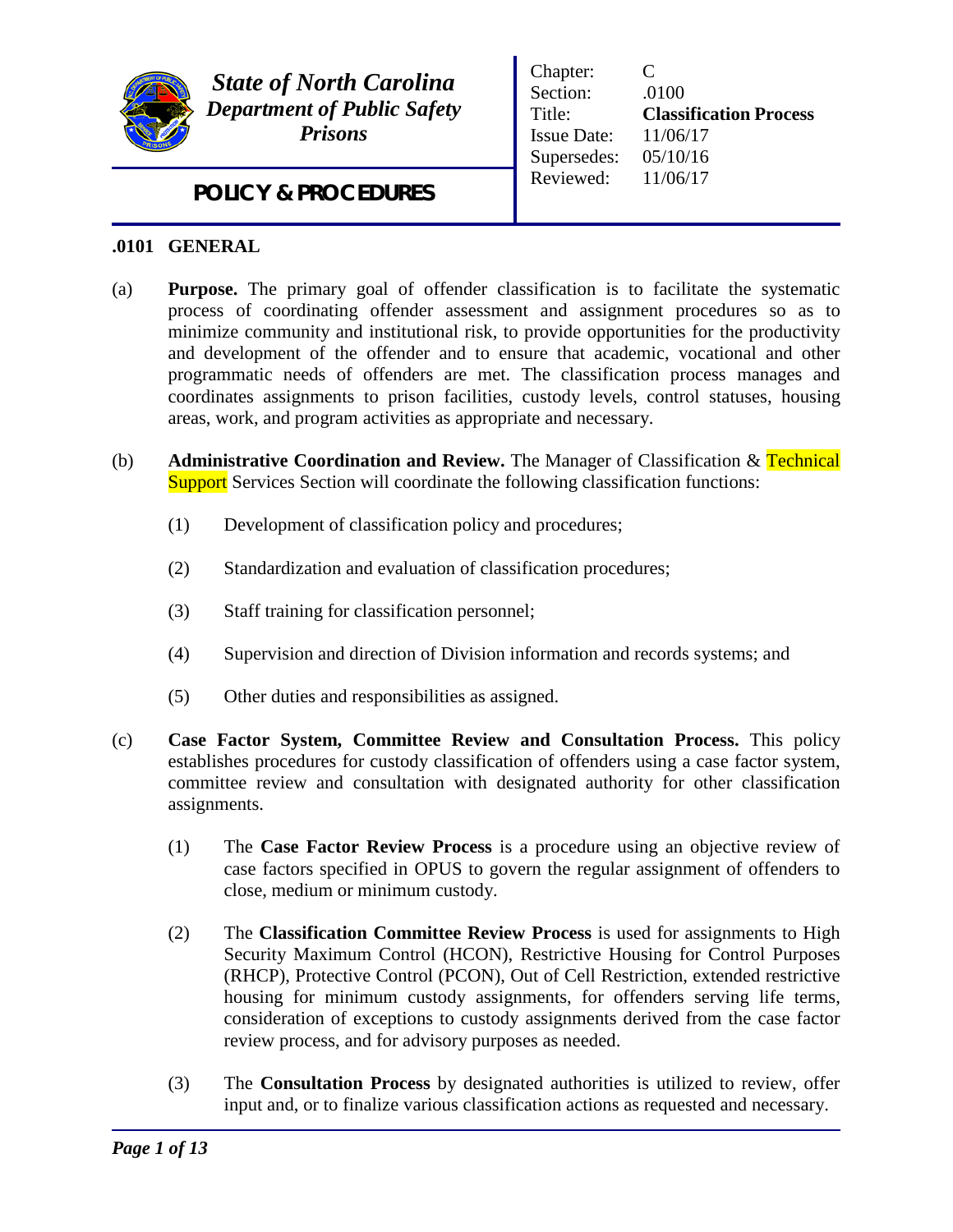#### **.0102 CLASSIFICATION PROCEDURE, TERMS, AND DEFINITIONS**

- (a) **Classification Process Overview.** Classification procedures are structured through the general guidelines established by the following four-step process:
	- (1) **Case Review or Referral.** This formal report format and recommendation process provides a rationale for maintenance of, or changes in, an offender's assignment status. Designated Division staff may originate such a review or referral.
	- (2) **Classification Authorities Decision, Appropriately Reviewed.** A decision is made considering relevant background information, the referral for action, departmental needs, the offender's opinions and interests, risk of re-arrest, criminogenic needs, barriers to success and service priority level (SPL). Classification authorities make decisions concerning the offender's assignments status and prepare a formal report providing the necessary instructions and reasons for their assignment decisions.
	- (3) **Implementation Action.** Classification decisions with respect to custody, control, work, program, facility, and housing assignments are implemented by authorities at the facility to which the offender is assigned.
	- (4) **Performance and Achievement Evaluation.** A review of the offender's performance and progress since the last classification review summarizes progress and prepares the foundation for future actions. The evaluative information is collected and utilized in future reviews and referrals, classification decisions, and assignment implementation activities.

#### (b) **Initial Classification and Reclassification.**

- (1) Initial classification usually occurs within a few weeks after the offender's admission to Prison. The offender is processed and evaluated at a diagnostic center. Through utilization of examinations, background data collection, psychometric testing, **behavioral observations, interviews risk needs assessment** (RNA) and other procedures, the offender's dangerousness, escape potential, risk management, and **criminogenic needs** are evaluated. This information, along with assignment and intervention recommendations, is submitted to the appropriate classification authority.
- (2) Reclassification is any classification action which either reviews or modifies an offender's custody, control or housing assignment. It may occur for any number of reasons such as custody review, program or work activity review, reassignment, minimum custody consideration, or control status assignments.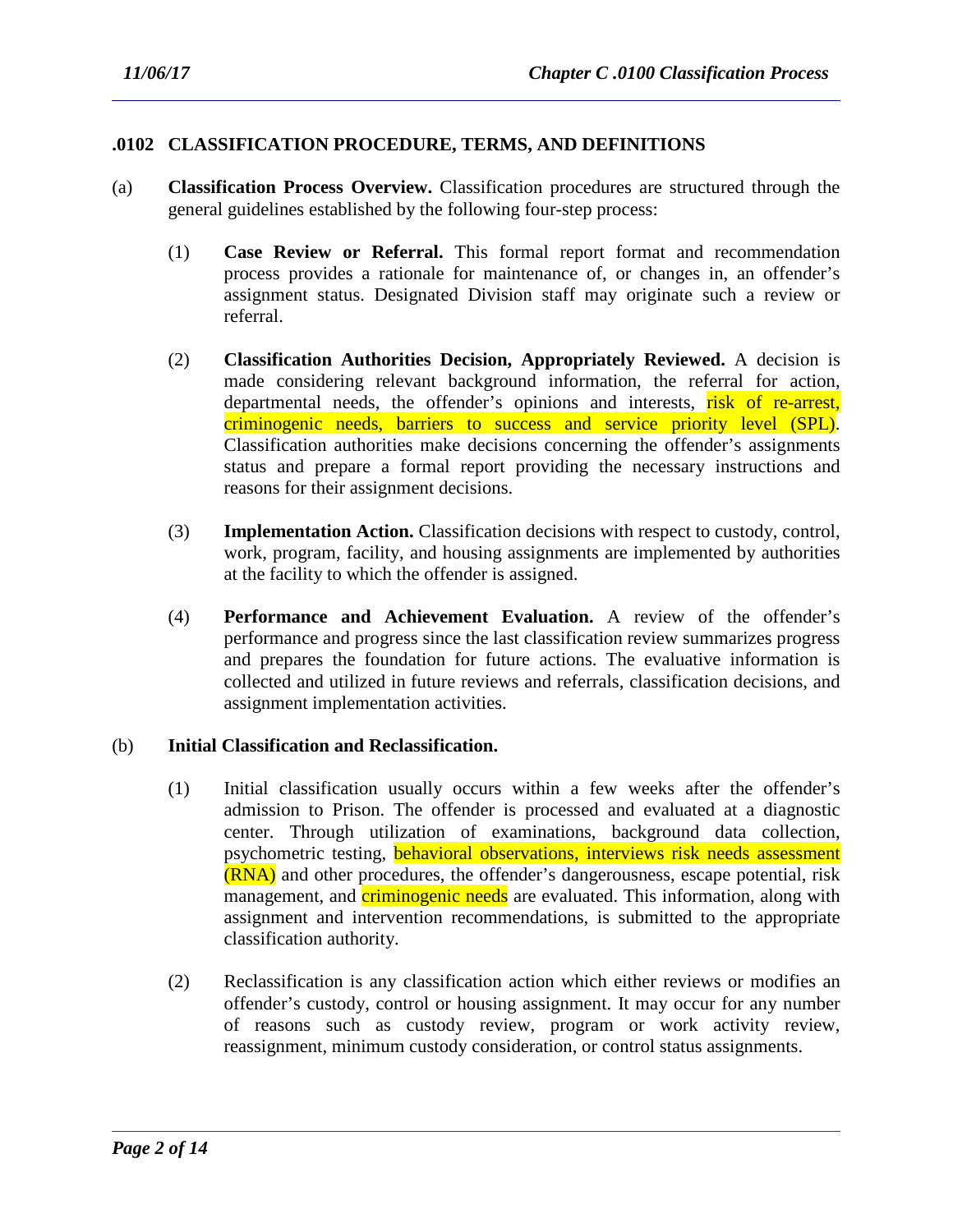- (c) **Required Review Schedules.** Offenders confined within the custody of the Prisons, except those committed for presentence diagnostic study, safekeepers, **90 Day Post** Release Confinement (90C), Confinement in Response to Violation (CRV) and death row commitments, should be regularly reviewed by classification authorities. The review procedures and schedule for persons committed for presentence diagnostic study shall be as required by law. The minimum frequency of formal case review by classification authorities should be conducted according to the following schedule:
	- (1) Felon offenders should have a classification review at least once each year during their confinement. During the first three years and beginning when an offender is within five years of a possible parole or release date, reviews will be completed at not less than every six months. Offenders assigned to Rehabilitative Diversion Unit (RDU) or the Therapeutic Diversion Unit (TDU) shall not require a classification review until program completion.
	- (2) Misdemeanants should have a classification review at six month intervals throughout the entirety of their incarceration.
	- (3) An offender's classification status should also be reviewed within six months immediately following a demotion in custody, whether the demotion resulted from classification or disciplinary action. Offenders assigned to any control status should be reviewed at least once every six months.
	- (4) Additional classification reviews may be conducted at the discretion of the reviewing authorities for reasons deemed appropriate and necessary. All reviews will be formally documented and reviewed through the appropriate automated classification action process.

#### (d) **Overrides and Waivers**

- (1) An **Override** is a recommended exception to the results of the case factor custody review process and may be due to such reasons as physical and mental health considerations, assaultive threats or risk, time remaining on sentence, documented history of community risk, special program needs, or any other reason which suggests that the custody indicated by the case factor review process would not be in the best interest of the Department or the offender.
- (2) A **Waiver** is an exception to one of the standard custody classification rules: the 60 month rule, 90 day infraction rule, one step promotion rule, the unaudited sentence rule, the pending charge or detainer rule, and the validated SRG level 3 rule. If an offender has an unaudited sentence for an A, B, B1 or B2 class crime, the offender will be restricted to close custody. If an offender has an unaudited C, D or E crime, the offender will be restricted to medium custody. An offender with an A, B, B1 or B2 will be assigned to close custody. An offender with a C, D or E detainer, any out of state or federal detainer or pending charge will be assigned to medium custody. Offenders with lower class detainers or pending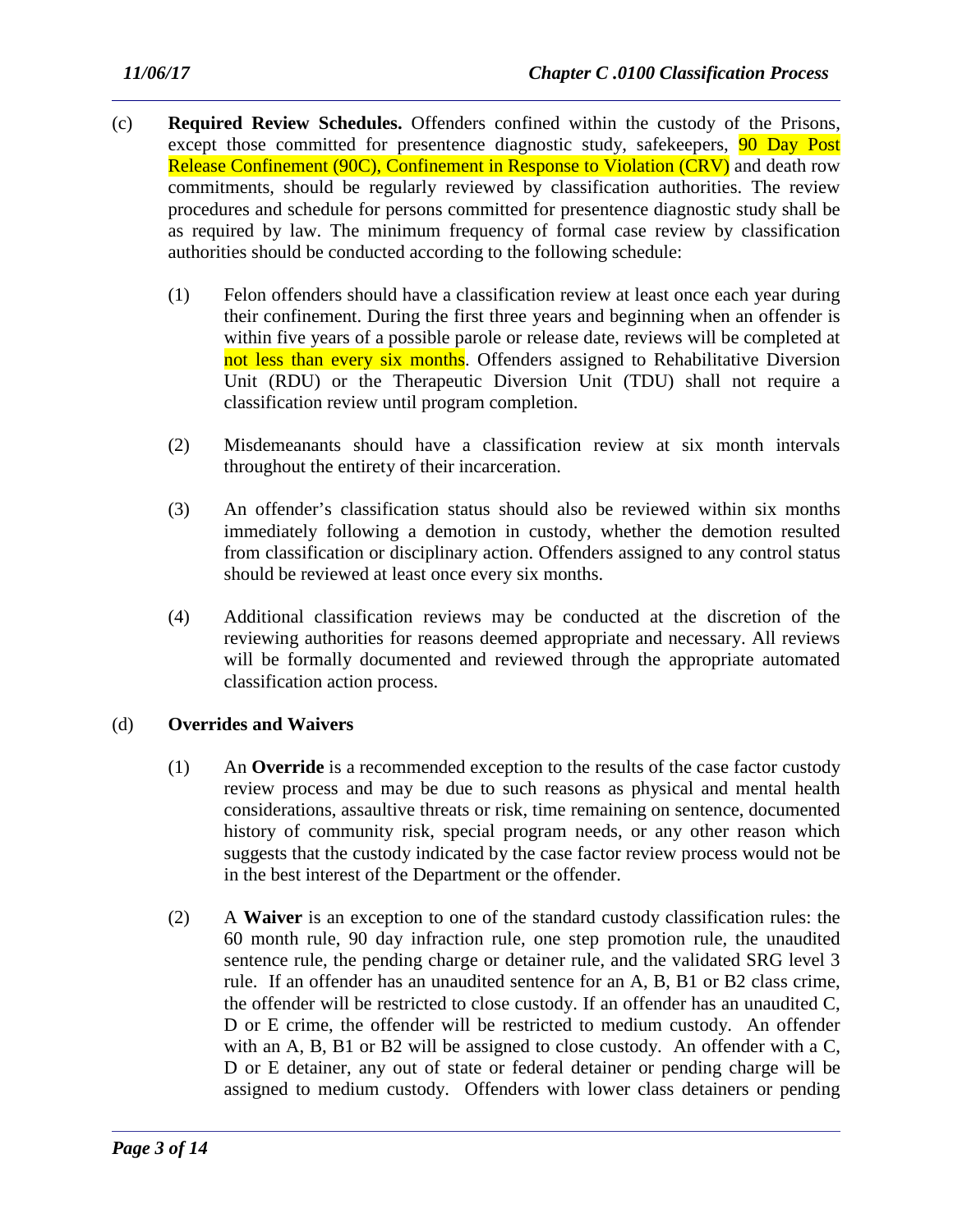charges may be promoted at the facility head's discretion. This rule applies to instate and out-of-state detainers or pending charges. The nature of the charges must be specified. During initial processing, felons validated as SRG level 3 must be assigned to close custody. During reclassification, a felon validated as SRG level 3 cannot be promoted to minimum custody. All requests for waivers will be forwarded through regular channels to the Manager of Classification for final action.

## **.0103 SPECIAL CLASSIFICATION PROCESSES**

- (a) **Case Factor Review.** The duties of the designated classification staff are to complete the regularly scheduled or special referral custody classification review using the automated OPUS case factor system.
	- (1) The appropriate automated classification action screen initial or reclassification will be used to *initiate a Custody Level Review*.
	- (2) In reviewing the relevant case materials, the assigned staff member will review all information available concerning the offender's criminal history, incarceration status, institutional adjustment record, institutional program and work participation, current health conditions, and any other relevant data.
	- (3) If an override or waiver provision is pursued, appropriate rationale will be provided and documented on the appropriate automated case factor review form.
	- (4) After the case analysis and referral have been completed, the assigned staff member should conduct a personal conference with the offender. The offender should be allowed to ask any relevant questions and to receive a reasonable answer and explanation. Confidential information shall not be revealed to the offender.
	- (5) The assigned staff member will then complete the classification review process. Any comments by the offender, opinions of the reviewing staff member, or other relevant materials should also be submitted. The reviewing authority may approve the action, disapprove the action, or refer the action to another classification authority for review, consultation, and/or decision.
	- (6) The assigned case manager or other staff member will inform the offender of the approving authority's decision and rationale in person.
- (b) **Committee Review Process.** The duties of classification committee members are to review all relevant information, interview the offender, discuss available alternatives, and determine the committee's final decision. The committee chairperson presides over the meeting, informs the offender of the committee's final decision, and assigns a staff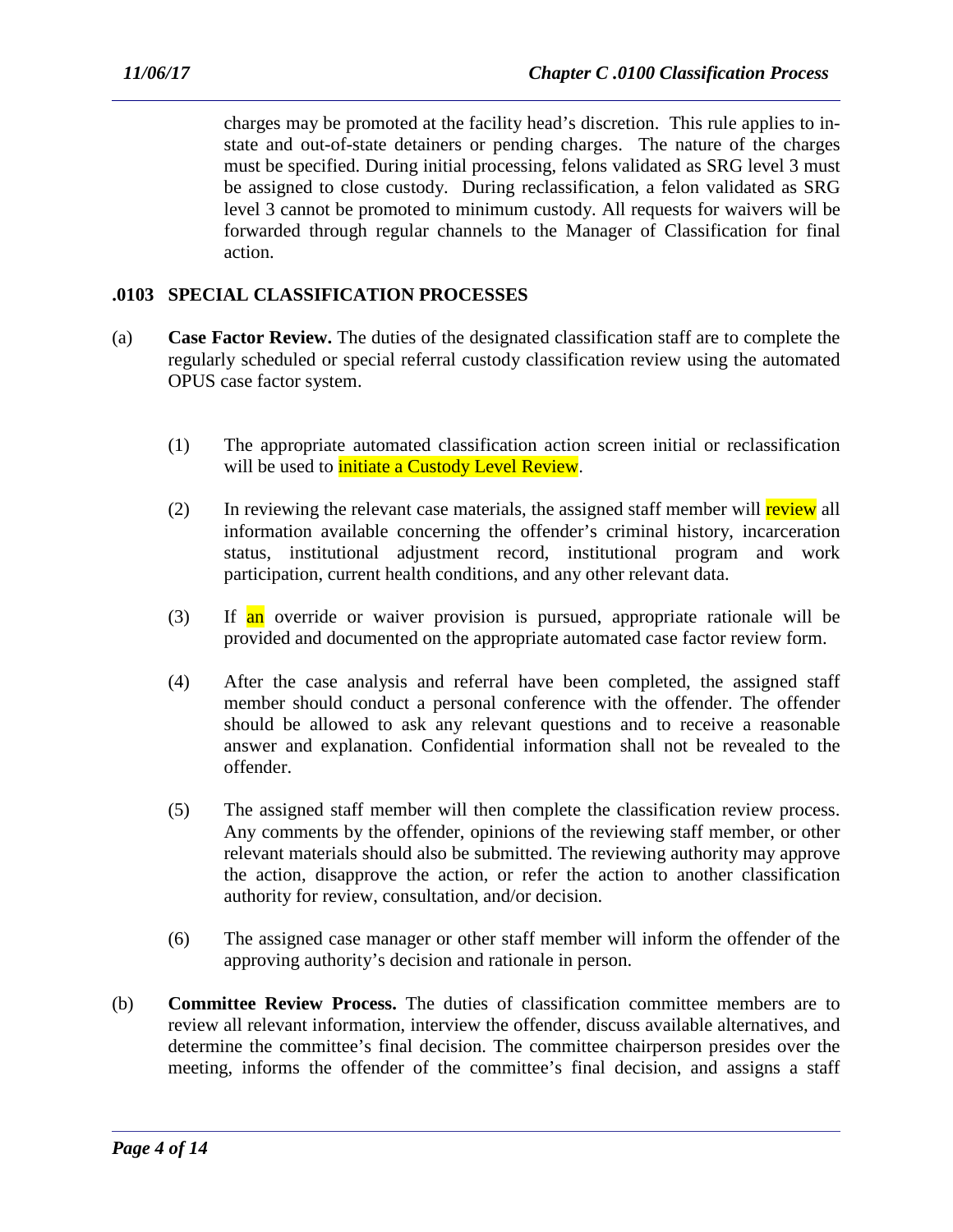member to prepare the committee action portion of the classification action. The committee meeting occurs in a private setting and according to the following procedures:

- (1) Case Presentation. A case analyst, case manager or other designated staff member evaluates the case and presents relevant information to the committee including the results of their analysis of the case factor review. In addition, the documented referral and any other evaluative information are reviewed.
- (2) Discussion and Case Review. After the initial presentation, additional information may be requested by the committee if necessary. Members of the committee may discuss the case materials, the need for additional information, and what should be asked of the offender.
- (3) Interview. The offender is informed of the purpose of the committee meeting and is interviewed in order to obtain the offender's ideas, opinions, attitudes, preferences, and other additional facts. The offender is allowed a reasonable opportunity to present comments and to ask relevant questions, at the conclusion of the interview, by the committee members. If the offender is declared developmentally disabled, a certified developmentally disabled case manager shall be assigned to serve as a representative before all classification and control hearings to ensure that the offender understands the processes they are involved in. The assigned representative will write a statement on DC-138-B form concerning the hearing representation and give it to the committee chair person.
- (4) Discussion and Decision. After the offender leaves the meeting room, the available alternatives and the probable outcomes are discussed and voted upon. The staff member presenting the case and chairman shall not be allowed to participate in the voting process. The committee members will discuss the case and make a decision. The chairman will only vote in the event that a decision cannot be mutually agreed upon by the committee.
- (5) Informing the Offender. The offender should be returned to the meeting and informed of the decision made by the committee. The offender should be allowed to ask any reasonable questions. The chairperson should allow such discussion by the offender as might be beneficial provided it remains constructive.
- (6) Classification Committee Report. The assigned staff member will complete the relevant portions of the appropriate classification action screen as a permanent record of the committee's decision and reasoning.
- (c) **Case Reviews.** Designated staff members, including but not limited to, case managers, case analysts, unit managers, assistant unit managers, program supervisors and classification coordinators, are responsible for individual case reviews as scheduled and referred. The OPUS system automatically compiles relevant information such as suggested case factor score, pending charges, etc. The review initiator may also include other information for consideration such as requests from the offender or other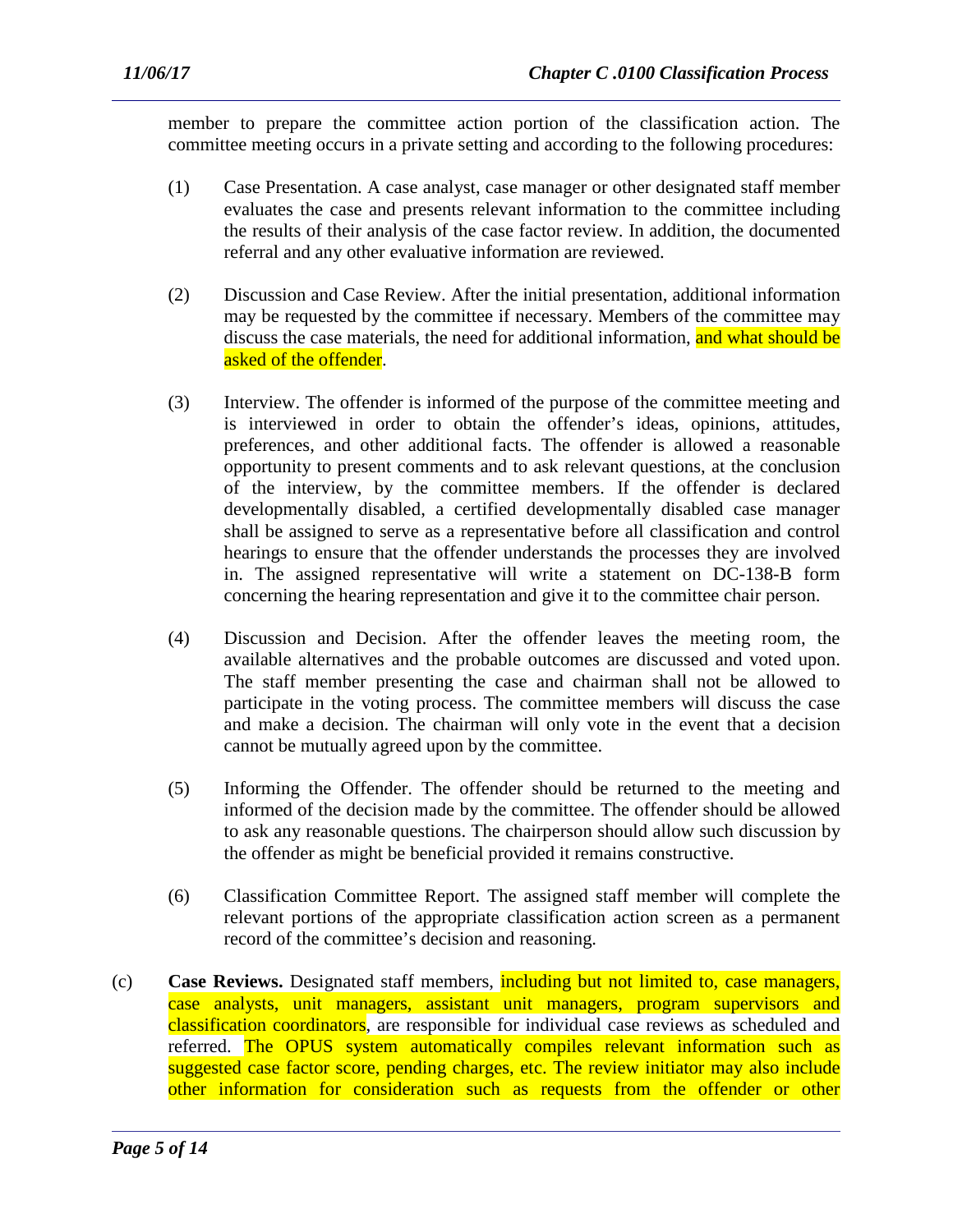circumstances or data not automatically compiled by the OPUS system. Each scheduled review includes a personal discussion with the offender involved and frequently may include review by the approving authority. The final outcome of each review will be presented to the offender being reviewed by the staff member, in person, as may be deemed appropriate.

## **.0104 ORGANIZATION AND LEVELS OF CLASSIFICATION AUTHORITY**

Classification decisions are made by designated staff at the Facility, Region and Division levels. Actions involving offender custody levels, control status, work and program activities, as well as housing assignments are managed at these organizational levels of operational authority. Facility decisions typically govern unit assignments or assignments within the facility or manage actions which cross unit boundaries within a facility operating on a unit, or a modified unit management system. Region decisions govern promotion of Life sentence offenders to all levels of minimum custody, as well as, community program **based** involvement on selected cases. Division level classification actions typically deal with the more restrictive offender assignments or with offender assignments posing more severe institutional or community risk. Actions authorized at lower levels of authority may be referred to higher levels for consultation and review as deemed appropriate and necessary by the referring authority.

- (a) **Division Level Classification.** Division level classification represents the Director of Prisons as the highest level of classification authority within Prisons. Approving authorities for Division level actions are the Director of Prisons or designee, e.g., Deputy Director for Auxiliary Services, Assistant Director for Auxiliary Services, Manager of Classification or their designee.
	- (1) **Director's Classification Committee (DCC) for Offenders.** The DCC for offenders represents the Director of Prisons as the highest Division classification authority. The Director of Prisons or his/her designee shall authorize Division Classification Coordinators from the Classification Services Section to constitute a DCC as necessary to complete required classification processes. Each Committee will be comprised of senior supervising staff as approved by the Manager of Classification and trained by Division staff in consultation with the Deputy Director of Auxiliary Services. The Chair Person shall be either a Facility Head or an Assistant Superintendent II (Custody and Operations or Programs). The two members shall be classified at least at the level of Program Supervisor, if from the Programs discipline or Lieutenant and above, if from the Custody discipline. The Chairperson will vote only if the members are not in agreement. The members of a given committee may not be staff from either the referring facility or the facility where the offender is currently housed if different from the referring facility. The activities of the DCC shall be coordinated through the office of the Classification Services Section with one of the Division Classification Coordinators serving as procedural coordinator, official recorder and policy advisor.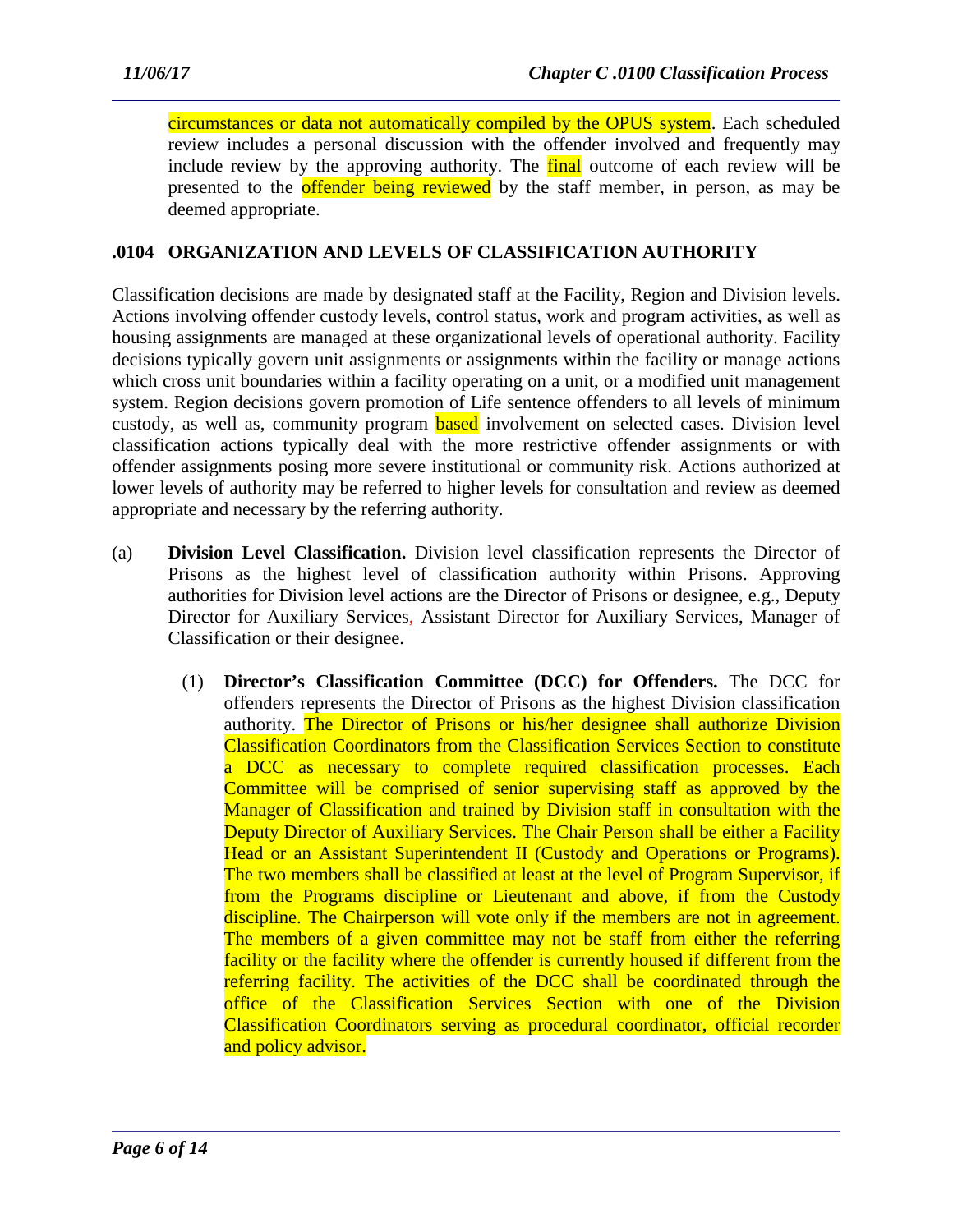- **(2)** The approving authority for the DCC's action is the Assistant Director for Auxiliary Services, Manager of Classification or other authority designated by the Director of Prisons. Note: **Restrictive Housing** assignments in which the DCC and the facility are in disagreement shall be referred by the Division Classification Coordinator to the appropriate region office for input. The Manager of Classification shall render a final decision. The activities of the DCC shall be coordinated through the office of the Classification Services Section by a Division Classification Coordinator**.**
- (3) **Director's Classification Committee (DCC) for High Security Maximum Control Assignments (HCON).** The DCC for HCON assignments represents the Director of Prisons as the highest Division classification committee. The Director of Prisons or his or her designee shall designate HCON DCC members from Assistant Superintendent's II's, Superintendent II's, III's and IV's, Correctional Administrators, Deputy Wardens or Wardens. Only Superintendent IV's and above will serve as the chairperson. The approving authority for the HCON DCC's action is the Deputy Director for Auxiliary Services, Assistant Director for Auxiliary Services or Manager of Classification. The activities of the HCON DCC shall be coordinated through the office of the Classification Services Section with a Division Classification Coordinator serving as procedural coordinator and official recorder. The responsibilities of the HCON DCC shall be to conduct hearings as outlined herein and other such duties and responsibilities as assigned.
- (4) All referrals for Protective Control (PCON) shall be finalized by the Assistant Director for Auxiliary Services, Manager of Classification or other staff as designated by the Deputy Director for Auxiliary Services.
- (5) The Division Classification Coordinator may request a review of any DCC action by the Assistant Director for Auxiliary Services, Manager of Classification or other staff as designated by the Deputy Director for Auxiliary Services.
- (6) While both the **HCON DCC** and **DCC** can be conducted within the facility in the presence of the offender, every effort will be made to utilize video conferencing to facilitate these functions. The method of facilitation shall be set by the corresponding Division Classification Coordinator at least 48 hours prior to the scheduled committee date with exceptions to this permitted in case of uncontrolled variables such as weather, facility operational considerations, technology failures, etc.
- (b) **Facility Classification Committee.** Facility administrators shall designate staff to coordinate classification activities and to make classification recommendations at the facility level. These administrators shall appoint facility classification committees to hear those cases requiring committee action. Responsibilities of the facility classification coordinator or other staff designated to manage facility classification processes shall be to coordinate all facility classification processes those case types specified herein and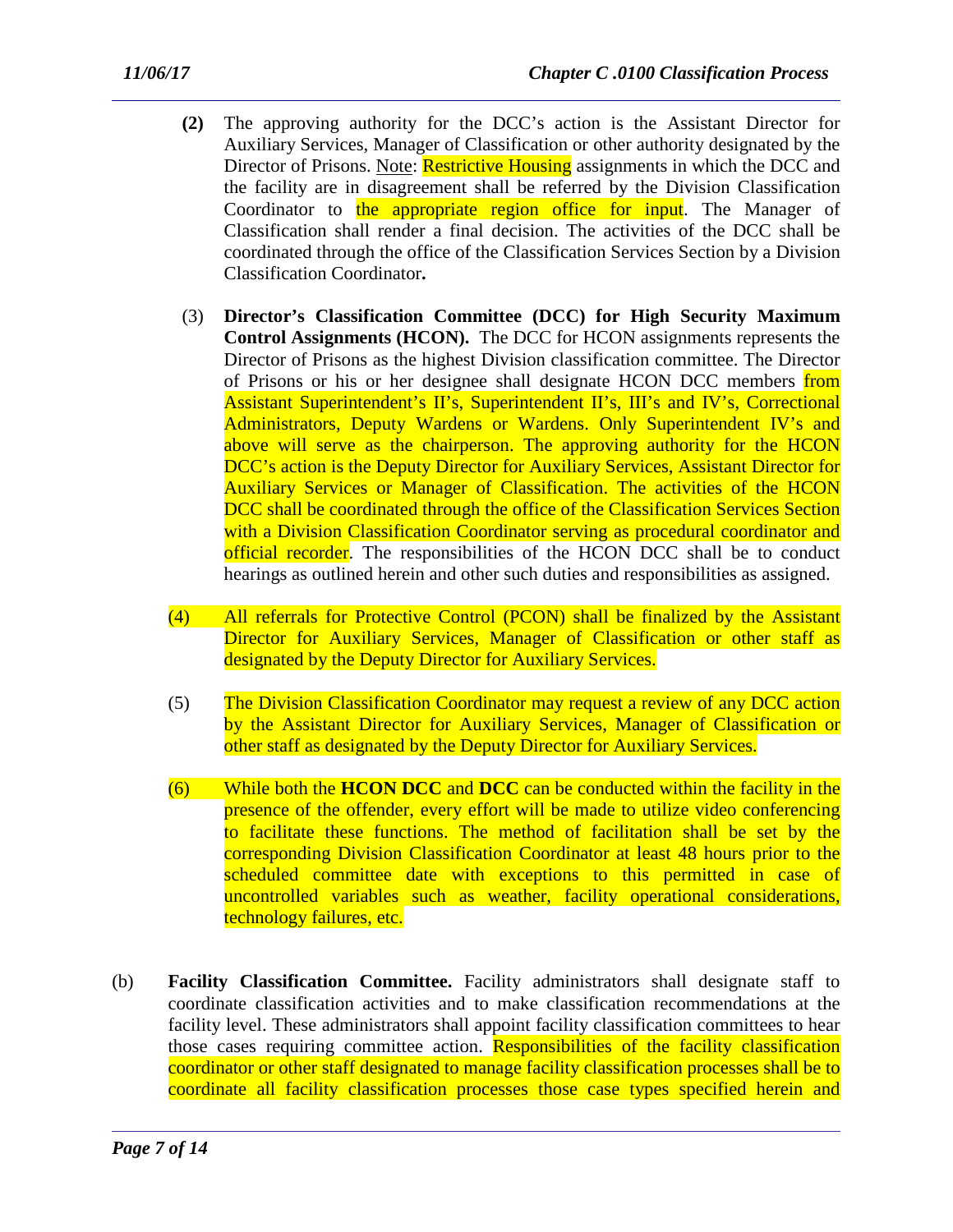complete such other duties and responsibilities as assigned. The final approving authority for each FCC action shall be the **facility head** or designee.

- (1) **Facility Classification Committee.** Facility classification committees represent the highest level of classification committee action at this organizational level. Each administrator will appoint a classification committee to hear those cases requiring committee action. Each such committee will be chaired by a senior member of the facility staff. The staff will be designated, but neither the chairperson nor the members of the given committee may be representative of the referring unit or facility section. Staff having direct management responsibility for the offender involved or direct involvement with the circumstances of the case shall not be appointed. The final approving authority for facility classification committees shall be the facility administrator or designee.
- (c) **Unit Level Classification.** The superintendent of each facility with independent management units functioning within the institution shall designate a staff member to coordinate classification activities and to make classification recommendations at the unit level of the facility. Each person designated will use a case factor review process for custody referrals for actions which are made to the unit supervisor or manager. The unit supervisor has the responsibility designated herein for classification activities and for such other duties and responsibilities as may be assigned.
	- (1) **Unit Level Classification Committee**. Unit level classification committees are not required unless otherwise mandated by facility or division authorities.

# **.0105 CLASSIFICATION AUTHORITY BY ACTION TYPE AND DECISION LEVEL**

- (a) **Custody Levels:** Custody level decisions are presented below in terms of custody action decision authority by action, by type and decision level. It is noted that all reviews should be initiated at the unit level and every case is routed through the automated classification request and review procedure. Appropriate comments justifying the requested and taken action are required at each level (IC04, IC05 or OPUS on the Web). Custody classification action decisions are listed below by action type, decision level and decision authority. This presentation specifies the scope of decision authority as delegated for each level of division operations.
	- (1) **Decision Matrix:** The chart below represents custody action decision authority by action type and decision level. (An asterisk denotes a required classification committee procedure.)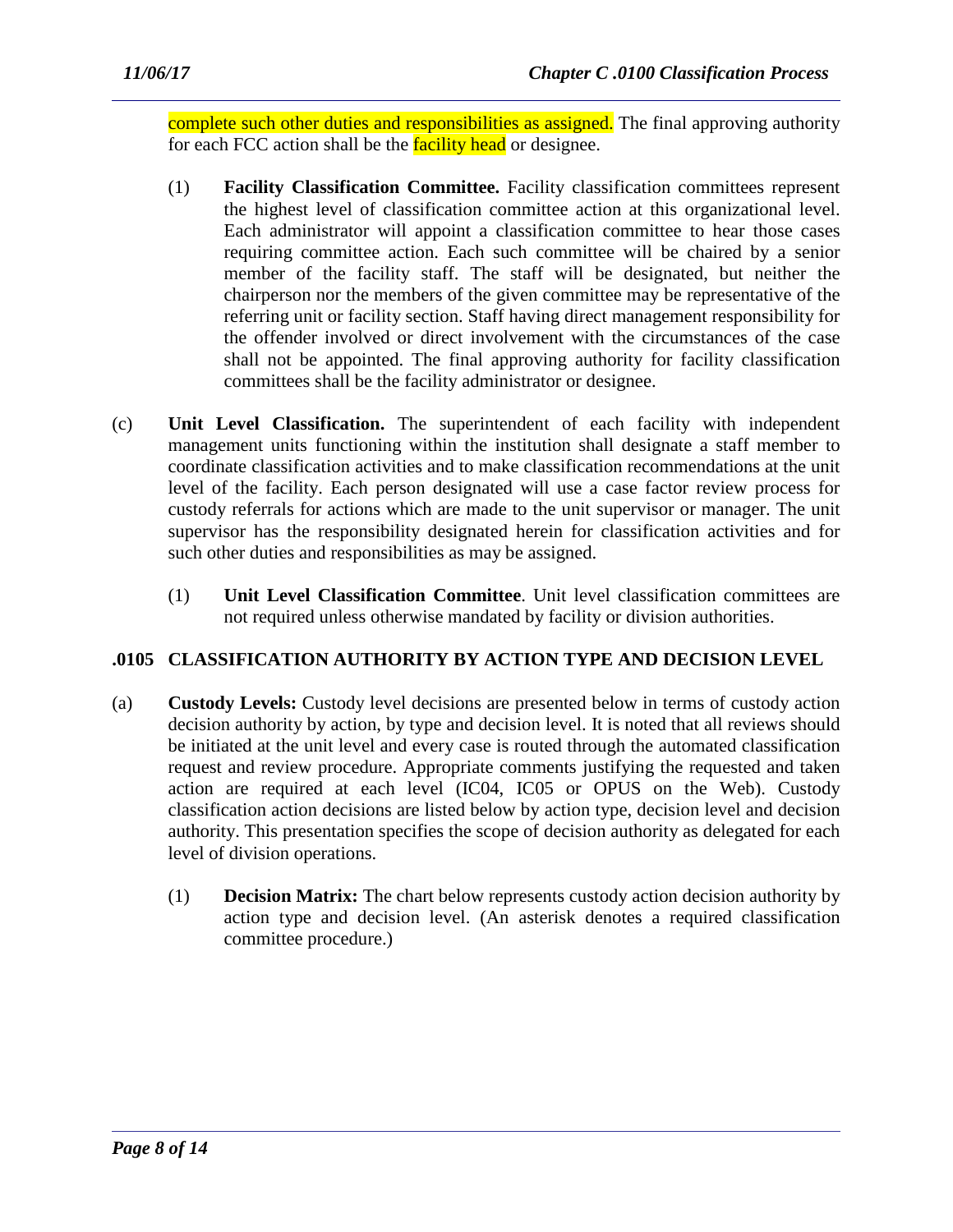| 11/06/17 |  |
|----------|--|
|----------|--|

| <b>CUSTODY LEVEL AUTHORIZATION</b>                                                                   |                                                                        |                                                                                                         |                                                                  |                     |                                                                                          |
|------------------------------------------------------------------------------------------------------|------------------------------------------------------------------------|---------------------------------------------------------------------------------------------------------|------------------------------------------------------------------|---------------------|------------------------------------------------------------------------------------------|
| <b>Current Custody</b>                                                                               | <b>Action Recommended</b>                                              | <b>Rationale</b>                                                                                        | <b>Facility</b>                                                  | <b>Region</b>       | <b>Division</b>                                                                          |
|                                                                                                      |                                                                        | <b>Misdemeanant Levels</b>                                                                              |                                                                  |                     |                                                                                          |
| Minimum 1                                                                                            | Minimum <sub>2</sub><br>Minimum 3                                      | <b>Activity</b><br><b>Activity</b>                                                                      | <b>Decision</b><br><b>Decision</b>                               |                     | <b>Consultation</b><br><b>Consultation</b>                                               |
|                                                                                                      |                                                                        | <b>Felons Levels</b>                                                                                    |                                                                  |                     |                                                                                          |
| Minimum 1                                                                                            | Minimum 1<br>Minimum <sub>2</sub><br>Minimum 3<br>To any minimum level | <b>Activity</b><br><b>Activity</b><br><b>Activity</b><br><b>Life Sentence</b><br>or 80 or more<br>years | <b>Decision</b><br><b>Decision</b><br><b>Decision</b><br>Review* | <b>Decision</b>     | <b>Consultation</b><br><b>Consultation</b><br><b>Consultation</b><br><b>Consultation</b> |
| Minimum <sub>2</sub>                                                                                 | Minimum 1                                                              | <b>Activity</b>                                                                                         | <b>Decision</b>                                                  |                     | Consultation                                                                             |
| Minimum 3                                                                                            | Minimum 1<br>Minimum <sub>2</sub><br>Minimum 3                         | <b>Activity</b><br><b>Activity</b><br><b>Activity</b>                                                   | <b>Decision</b><br><b>Decision</b><br><b>Decision</b>            |                     | <b>Consultation</b><br><b>Consultation</b><br><b>Consultation</b>                        |
| <b>Minimum</b>                                                                                       | Medium                                                                 | <b>Case Factor</b><br>- Override                                                                        | <b>Decision</b><br>Review*                                       |                     | Consultation<br><b>Decision</b>                                                          |
| Minimum                                                                                              | <b>Close</b>                                                           | <b>Case Factor</b><br>- Override                                                                        | <b>Decision</b><br>Review*                                       | <b>Consultation</b> | <b>Consultation</b><br><b>Decision</b>                                                   |
| Medium                                                                                               | <b>Minimum</b>                                                         | <b>Case Factor</b><br>+ Override<br>Waiver<br><b>Life Sentence</b><br>or 80 or more<br>years            | <b>Decision</b><br><b>Decision</b><br><b>Review</b><br>Review *  | <b>Decision</b>     | Consultation<br><b>Consultation</b><br><b>Decision</b><br><b>Consultation</b>            |
| Medium                                                                                               | Medium                                                                 | <b>Case Factor</b><br>$+$ Override<br>- Override                                                        | <b>Decision</b><br><b>Decision</b><br><b>Decision</b>            |                     | <b>Consultation</b><br><b>Consultation</b><br><b>Consultation</b>                        |
| Medium                                                                                               | <b>Close</b>                                                           | <b>Case Factor</b><br>-Override                                                                         | <b>Decision</b><br>Review*                                       |                     | <b>Consultation</b><br><b>Decision</b>                                                   |
| <b>Close</b>                                                                                         | <b>Minimum</b>                                                         | Waiver                                                                                                  | <b>Review</b>                                                    |                     | <b>Decision</b>                                                                          |
| <b>Close</b>                                                                                         | Medium                                                                 | <b>Case Factor</b><br>$+$ Override<br>Waiver                                                            | <b>Decision</b><br><b>Decision</b><br><b>Review</b>              |                     | <b>Consultation</b><br><b>Consultation</b><br><b>Decision</b>                            |
| <b>Close</b>                                                                                         | <b>Close</b>                                                           | <b>Case Factor</b><br>- Override                                                                        | <b>Decision</b><br><b>Decision</b>                               |                     | <b>Consultation</b><br><b>Consultation</b>                                               |
| Minimum $1, 2, 3$<br><b>SRG Validated</b>                                                            | <b>Close</b>                                                           | <b>Case Factor</b><br>-Override                                                                         | Review*                                                          |                     | <b>Decision</b>                                                                          |
| Medium<br><b>SRG Validated</b>                                                                       | <b>Close</b>                                                           | <b>Case Factor</b><br>-Override                                                                         | Review*                                                          |                     | <b>Decision</b>                                                                          |
| <b>Close</b><br><b>SRG Validated</b>                                                                 | <b>Close</b>                                                           | <b>Case Factor</b><br>Override                                                                          | <b>Decision</b>                                                  | <b>Consultation</b> |                                                                                          |
| * = Classification Committee Action Requires Notice To The Offender (48) Hours Prior To The Hearing. |                                                                        |                                                                                                         |                                                                  |                     |                                                                                          |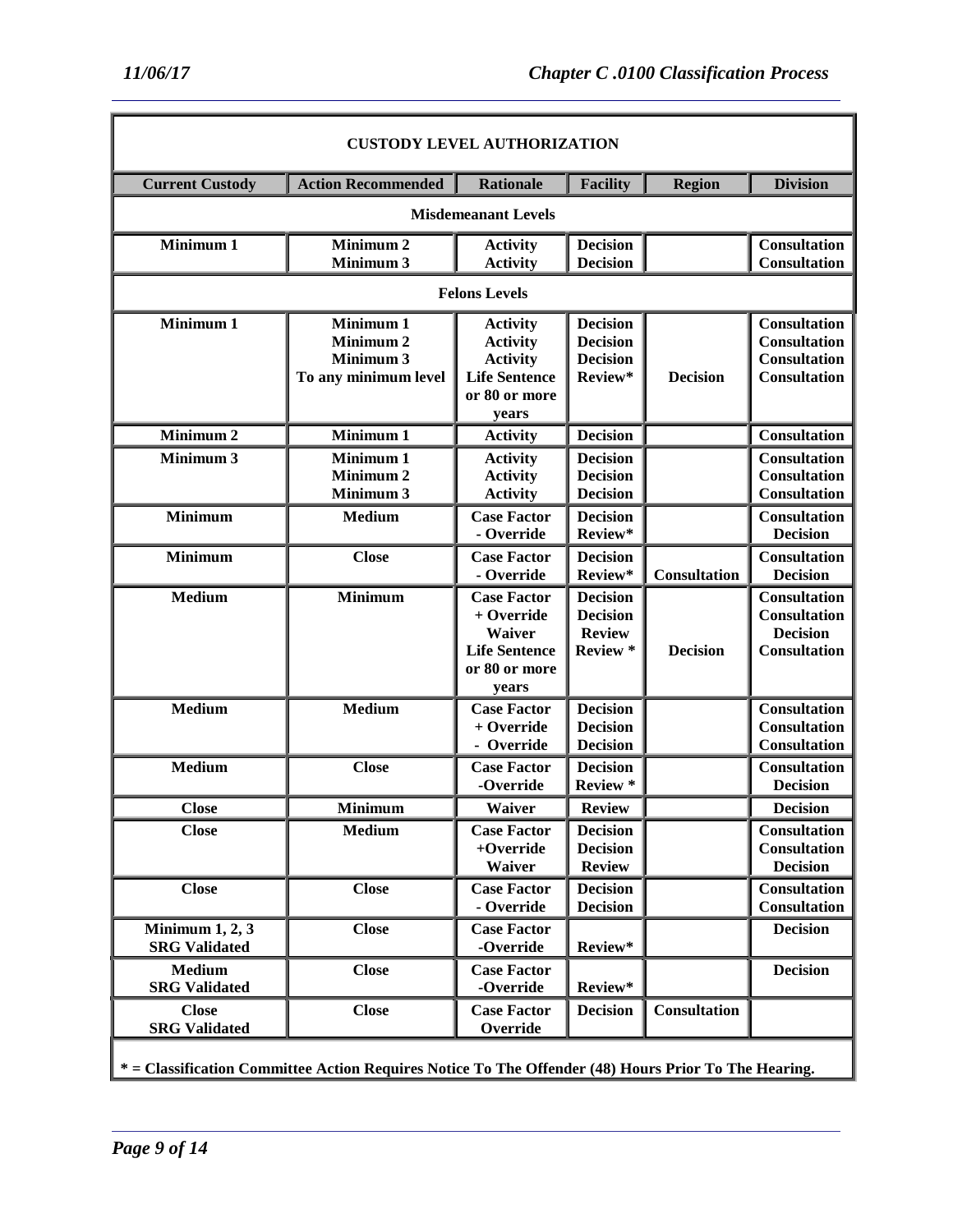- (2) **Referral and Consultation Options.** All cases may be submitted to a higher level of authority for review, consultation and action as deemed necessary and appropriate by the lower authority.
- (3) **Control Status Assignments**. Control status represents the degree of containment and management control necessary and exercised within a given facility for a particular offender. Specific control action assignments are initiated at the facility level and processed through the appropriate **Restrictive Housing** automated record request process, and approved by the appropriate designated final approving authority. All requests are processed using the automated system and will include appropriate comments indicating the nature and reason for the request, the final decision, and justifying comments. The various control action types are presented by decision authority and organizational level in the table below.
- (1) **Decision Matrix:** The chart below represents control action decision authority by action type and decision level. (An asterisk denotes a required classification authority or committee procedure.)

| <b>CONTROL STATUS AUTHORIZATION</b>                                                      |                           |                                    |               |                                            |
|------------------------------------------------------------------------------------------|---------------------------|------------------------------------|---------------|--------------------------------------------|
| <b>Action</b>                                                                            | <b>Rationale</b>          | <b>Facility</b>                    | <b>Region</b> | <b>Division</b>                            |
| <b>Restrictive Housing Admin.</b><br><b>Purpose</b><br>3 days or less                    | On<br>Off                 | <b>Decision</b><br><b>Decision</b> |               | <b>Consultation</b><br><b>Consultation</b> |
| <b>Restrictive Housing Admin.</b>                                                        | On                        | Decision****                       |               | <b>Consultation</b>                        |
| Purpose > 3 and < 16 days                                                                | Off                       | <b>Decision</b>                    |               | <b>Consultation</b>                        |
| <b>Restrictive Housing Admin.</b>                                                        | On                        | Decision**                         |               | <b>Consultation</b>                        |
| Purpose $>15$ and $< 61$ days                                                            | <b>Off</b>                | <b>Decision</b>                    |               | <b>Consultation</b>                        |
| <b>Restrictive Housing Disciplinary</b>                                                  | On                        | Note Para (2)                      |               | <b>Consultation</b>                        |
| <b>Purpose</b>                                                                           | <b>Off</b>                | Note Para (2)                      |               | <b>Consultation</b>                        |
| <b>Out of Cell Restriction</b>                                                           | On                        | Decision**                         |               | <b>Consultation</b>                        |
| Up to 3 Working Days***                                                                  | Off                       | <b>Decision</b>                    |               | <b>Consultation</b>                        |
| <b>Out of Cell Restriction</b>                                                           | On                        | Review **                          |               | Decision <sup>*</sup>                      |
| <b>Maximum of 30 Days</b>                                                                | <b>Off</b>                | <b>Decision</b>                    |               | <b>Consultation</b>                        |
| <b>Protective Control</b>                                                                | On                        | <b>Decision</b>                    |               | <b>Consultation</b>                        |
| 3 days or less                                                                           | Off                       | <b>Decision</b>                    |               | <b>Consultation</b>                        |
| <b>Protective Control</b>                                                                | On                        | <b>Decision</b>                    |               | <b>Consultation</b>                        |
| $>3$ and $<16$ days                                                                      | Off                       | <b>Decision</b>                    |               | <b>Consultation</b>                        |
| <b>Protective Control</b>                                                                | On                        | Decision**                         |               | <b>Consultation</b>                        |
| $>15$ and $< 61$ days                                                                    | Off                       | Decision**                         |               | <b>Consultation</b>                        |
| <b>Protective Control</b><br>$>60$ days $-180$ days                                      | On<br>Continuation<br>Off | Review**<br>Review**<br>Review**   |               | Decision*<br>Decision*<br>Decision*        |
| <b>Restrictive Housing for Control</b><br><b>Purposes(Non SRG)</b><br>>60 days -180 days | On<br><b>Off</b>          | Review**<br>Decision**             | Input         | Decision*<br>Decision*                     |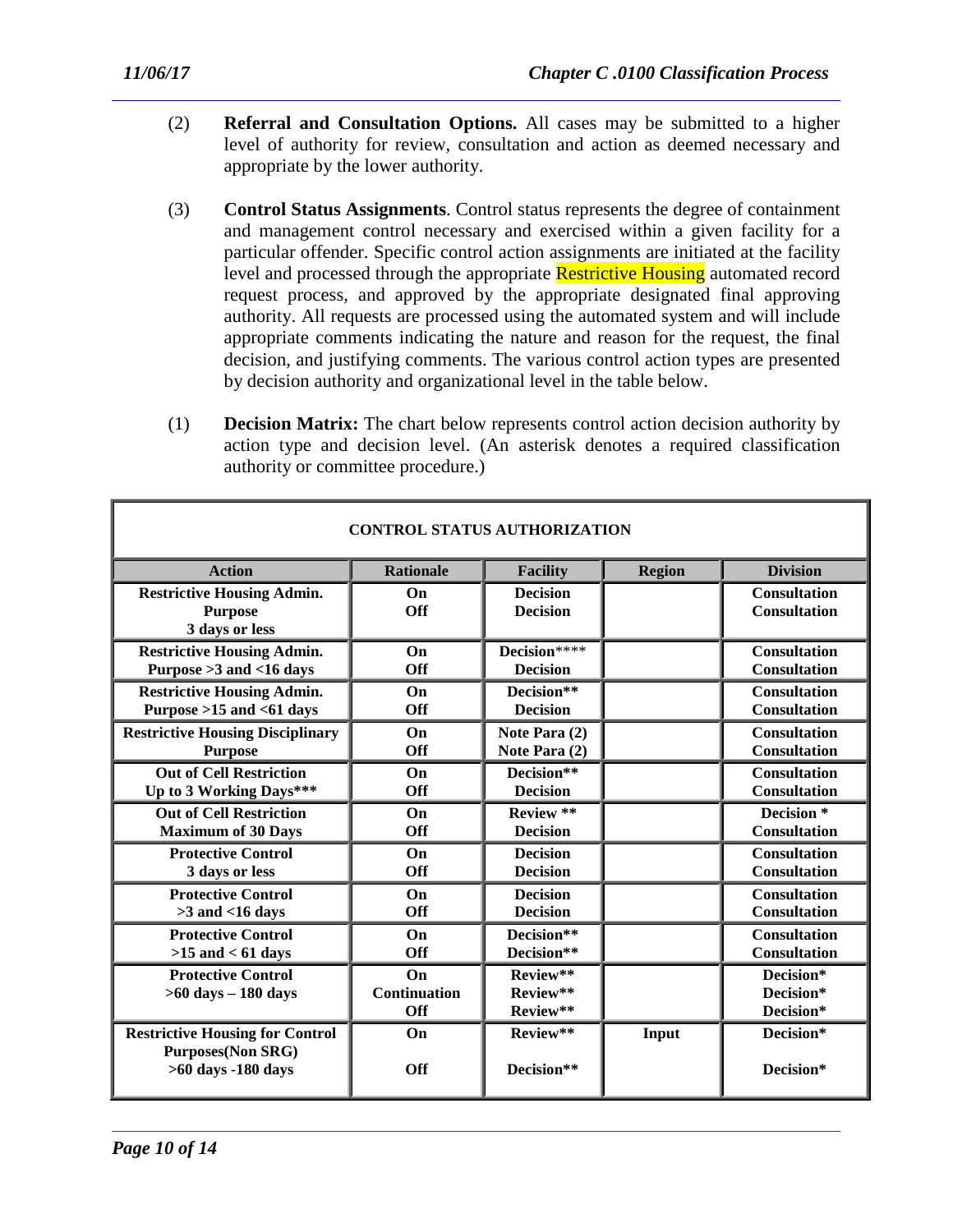| <b>Restrictive Housing for Control</b><br><b>Purposes/SRG</b> | On                  | Review**        | Input | Decision*       |
|---------------------------------------------------------------|---------------------|-----------------|-------|-----------------|
| <b>Validated Level III</b>                                    | <b>Off</b>          | Review**        |       | Decision*       |
| <b>High Security</b>                                          | On                  | Review**        |       | Decision $\pm$  |
| <b>Maximum Control</b>                                        | <b>Continuation</b> | Review**        |       | Decision $\pm$  |
| $>60$ days-180 days                                           | Off                 | Review**        |       | Decision $\pm$  |
| <b>Regular Population</b>                                     | On                  | <b>Standard</b> |       | <b>Standard</b> |

**\* Director's Classification Committee Requires Notice To The Offender (48) Hours Prior To The Hearing**

**± Director's Classification Committee For HCON Requires Notice To The Offender (48) Hours Prior To The Hearing**

**\*\* Facility Classification Committee Requires Notice To The Offender (48) Hours Prior To The Hearing.**

**\*\*\* During These 3 Working Days The Facility Must Contact Their Designated Division Classification Coordinator Who Has 5 Working Days To Set A Date For The Offender Hearing. Out Of Cell Activities Shall Be Restricted Pending The Hearing. Working Days Are Monday Through Friday, Exclusive Of Holidays.**

**\*\*\*\*Facility Management May Refer An Offender To RHAP For 3 Days And Continue The Offender For An Additional 12 Days. However, The 12 day Continuation Cannot Be Implemented Until 24 Hours After The Initial 3 Day Referral.**

- (2) **Referral and Consultation Option.** All cases may be submitted to a higher level of authority for review, consultation and action as deemed necessary and appropriate by the subordinate authority. Recommendations for a formal hearing before one of the Director's Classification Authority may be made as deemed necessary by facility authorities. Restrictive Housing for Disciplinary Purposes is decided by the Facility Head or Designated Disciplinary Hearing Officer.
- (b) **Facility Assignments:** Facility assignments for offenders are made in keeping with security, custody, control and activity assignment requirements by the appropriate unit, facility, or division authorities. Unit authorities typically manage housing assignments within unit jurisdictions; facility housing assignments are usually coordinated at the facility level, within individual institutional housing areas for facilities operating on a unit management and individual housing assignments are authorized by division level authority.
- (c) **Housing Assignments:** Immediately upon arrival at a Prisons facility for housing purposes, whether temporary or permanent housing, or thereafter as deemed necessary and appropriate, offenders are assigned to a housing area and specific bed allocation consistent with the level of management and control warranted by the offender's designated special characteristics, custody, control, and activity assignments. Housing assignments are thereby managed by facility staff as designated by the Facility Head.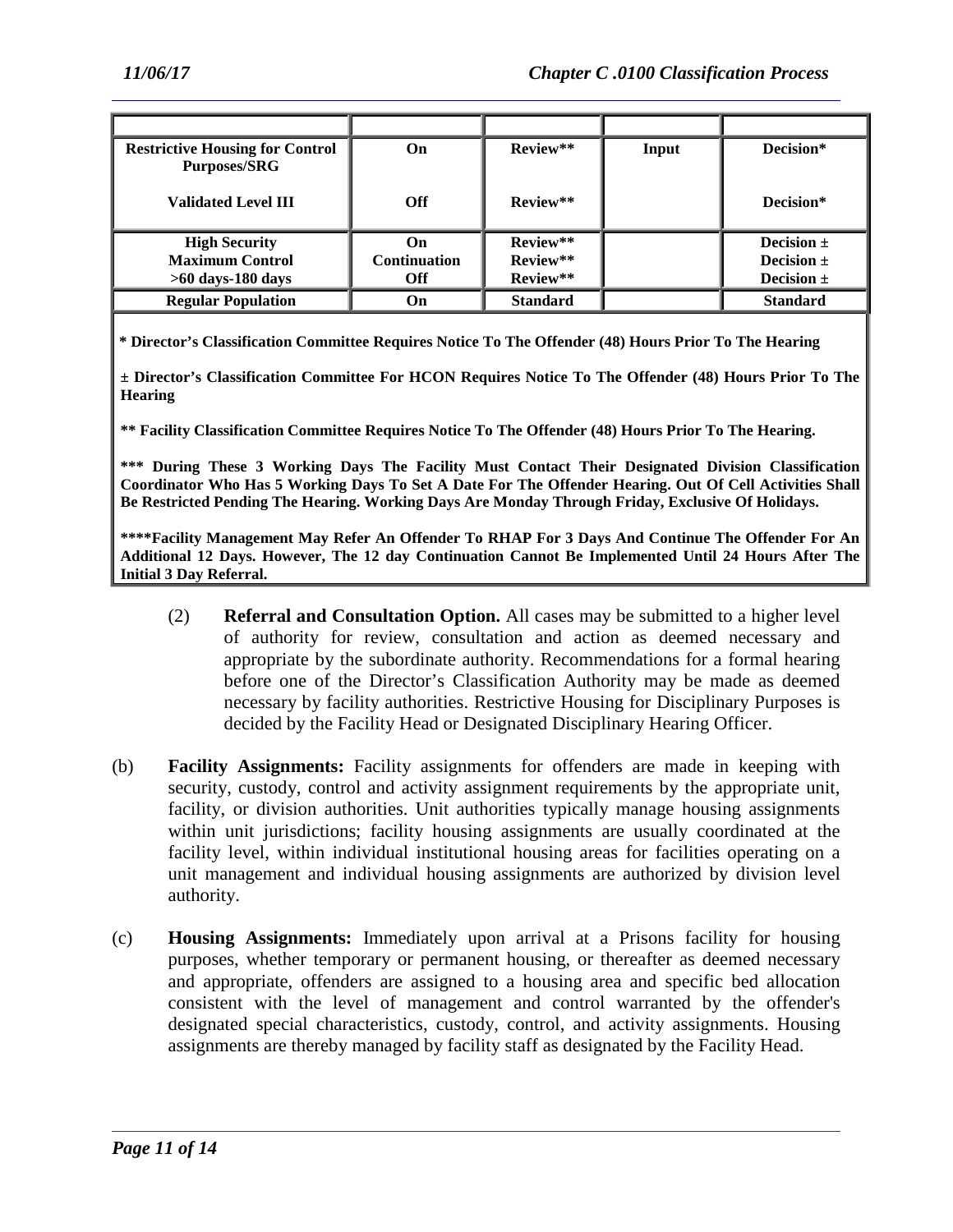- (d) **Activity Assignments:** Offender work and program activity assignments are made in keeping with the offender's classification plan, needs of the Division and department, and public and institutional safety and security requirements. The task is to provide for required services and offender growth and development while providing effective control and containment to insure public and institutional safety and security. Activity assignment reviews and recommendations for program and job assignments and for assignment to levels II and III of minimum custody are made through these designated facility authorities.
	- (1) Unit level activity assignments are typically authorized to manage on-site activities as well as some off-site activities for misdemeanant offenders. Most job and program assignments, many misdemeanant level changes, and almost all parttime activity assignments are typical examples of unit level activity decisions.
	- (2) Facility level activity assignments typically include authorization of all off-site activities; i.e. work release, study release, community volunteer program, home leave, Think Smart, off-site vocational rehabilitation assignments, etc. Delegation for off-site activity approval for felons may be made to senior operations, programs, or classification staff members at the facility level; whereas, misdemeanant approval authority may be delegated by the facility unit superintendent as deemed appropriate.
	- (3) Activity assignment decisions may be referred to the division level for consultation even though activity assignment authority is generally delegated to the facility level for final action. Designated authority for particular activity assignments are detailed herein in those policy and procedures sections governing the particular activity in question.
	- (4) **Decision Matrix:** The chart below represents offender activity decision authority by action type and decision level.

| <b>AUTHORIZATION FOR OFFENDER ACTIVITIES</b> |                                                                                         |                                                                                       |               |                                                                                                                 |
|----------------------------------------------|-----------------------------------------------------------------------------------------|---------------------------------------------------------------------------------------|---------------|-----------------------------------------------------------------------------------------------------------------|
| <b>OFFENDER</b><br><b>ACTIVITY</b>           | <b>ACTION</b>                                                                           | <b>FACILITY</b>                                                                       | <b>REGION</b> | <b>DIVISION</b>                                                                                                 |
| <b>Community Volunteer</b><br>Program        | <b>On</b><br><b>Off</b>                                                                 | <b>Decision</b><br><b>Decision</b>                                                    |               | <b>Consultation</b><br><b>Consultation</b>                                                                      |
| <b>Study Release</b>                         | <b>On</b><br><b>Off</b>                                                                 | <b>Decision</b><br><b>Decision</b>                                                    |               | <b>Consultation</b><br><b>Consultation</b>                                                                      |
| <b>Home Leave Program</b>                    | <b>On</b><br>Off                                                                        | <b>Review</b><br><b>Decision</b>                                                      |               | <b>Decision</b><br><b>Consultation</b>                                                                          |
| <b>Work Release Program</b>                  | On<br><b>Off</b><br><b>Job Change</b><br><b>Reinstatement</b><br><b>Special Payment</b> | Decision*<br><b>Decision</b><br><b>Decision</b><br><b>Decision</b><br><b>Decision</b> |               | <b>Consultation</b><br><b>Consultation</b><br><b>Consultation</b><br><b>Consultation</b><br><b>Consultation</b> |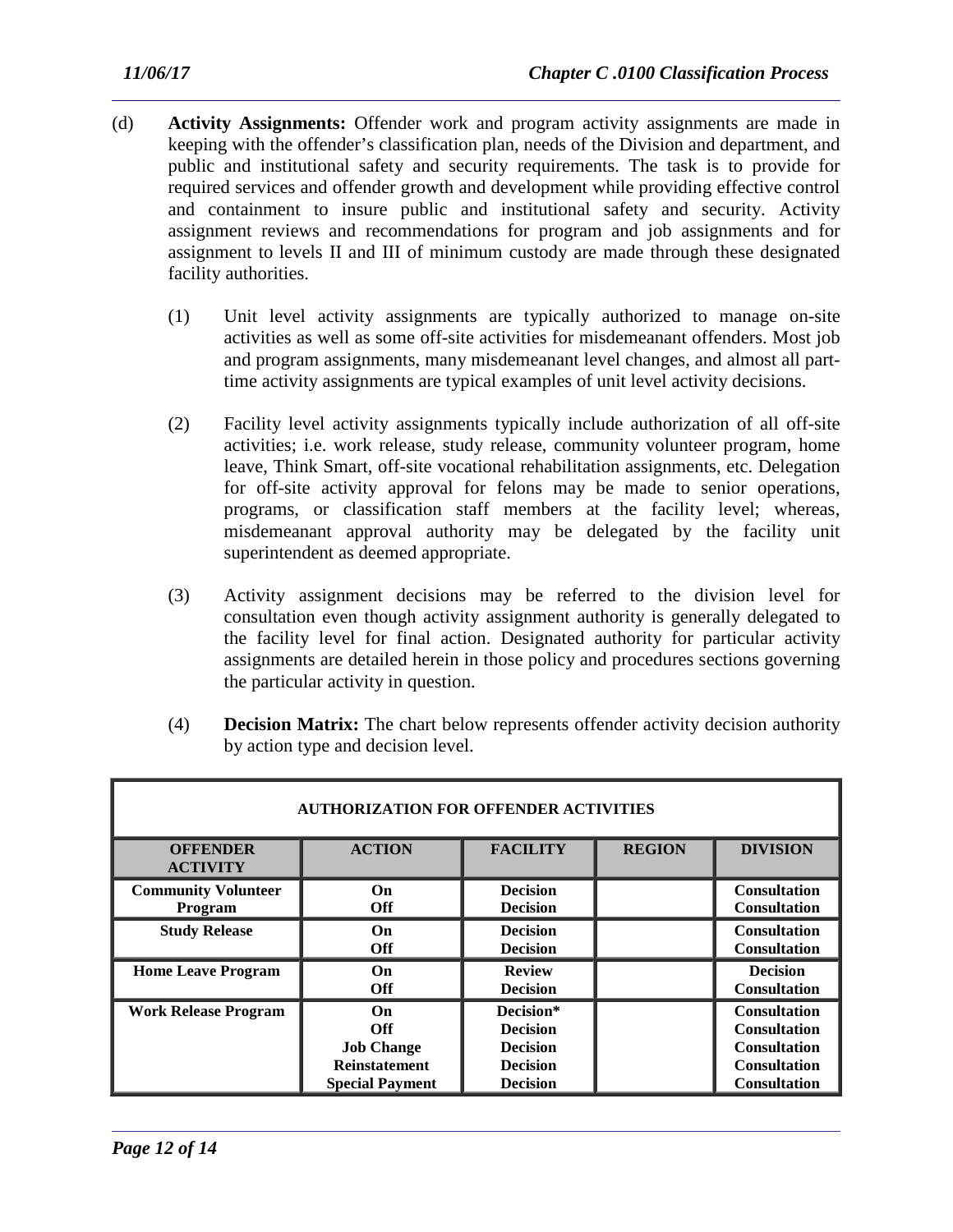| <b>Mutual Agreement</b><br><b>Parole Program</b>                      | <b>Recommend</b>                     | Decision**                          |                 | <b>Consultation</b>                    |
|-----------------------------------------------------------------------|--------------------------------------|-------------------------------------|-----------------|----------------------------------------|
| <b>Extension of Limits:</b><br><b>In-State</b><br><b>Out-of-State</b> | Approve<br><b>Approve</b>            | <b>Decision</b><br><b>Review</b>    |                 | <b>Consultation</b><br><b>Decision</b> |
| <b>Medical Release</b>                                                | On.<br>Off                           |                                     |                 | Review***<br><b>Decision</b>           |
| <b>Emergency Leave:</b><br><b>In-State</b><br><b>Out-of-State</b>     | <b>Recommend</b><br><b>Recommend</b> | <b>Review</b><br><b>Review</b>      | <b>Decision</b> | <b>Consultation</b><br><b>Decision</b> |
| <b>Offender Control Status</b>                                        | On.<br><b>Off</b>                    | <b>Recommend</b><br><b>Decision</b> | Input<br>Input  | <b>Decision</b><br><b>Consultation</b> |
| <b>Offender Marriage</b>                                              |                                      | <b>Decision</b>                     |                 | <b>Consultation</b>                    |
| <b>Religious Services</b>                                             |                                      | <b>Decision</b>                     |                 | <b>Consultation</b>                    |

**Special Note 1: The Facility Heads should seek Consultation from their respective Region Director if they feel the need for additional review.**

**\*Work Release Note: For those cases still requiring authorization of the Parole Commission, the appropriate materials will be forwarded to the Parole Commission after approval of the Facility Head.** 

**\*\*MAPP Note: The Facility recommendation is forwarded to the Rehabilitative Programs and Services Section for processing, interfacing with appropriate Prisons Division level staff and referral to the North Carolina Post Release and Parole Commission.**

**\*\*\* Medical Release Note: The process for consideration is initiated by either Facility or Division Health Services staff. It is then reviewed by Division staff with the final decision rendered by the North Carolina Post Release and Parole Commission.**

**Special Note 2: Authorization for offender activities for Life Sentence offenders or offenders with sentences of 80 or more years will be as follows: For both On and Off, the Facility authority will review and the Region authority will make the Decision. (Facilities will remain the final approving authority for Life Sentence offenders or offenders with sentences of 80 years or more for Offender Marriages and Religious Services.)**

(5) All cases may be submitted to a higher level of authority for review, consultation, and action as deemed necessary and appropriate by the subordinate reviewing authority. Staff is reminded to consider additional consultation for decisions involving offenders with histories of assaultive behavior, serious sexual or assaultive histories or other circumstances such as a notorious or high profile offender.

#### **.0106 CASE DOCUMENTATION REQUIREMENTS**

Assigned case managers and other staff as appropriate should monitor offender classification cycles and assignment requests so as to complete necessary reviews and actions on a timely basis. Case Management notes are directly recorded as such in the automated files. Classification reports are documented as described below. Distribution of automated reports for completed classification actions and Combined Records files is not required unless otherwise specifically requested. Distribution to unit jackets is